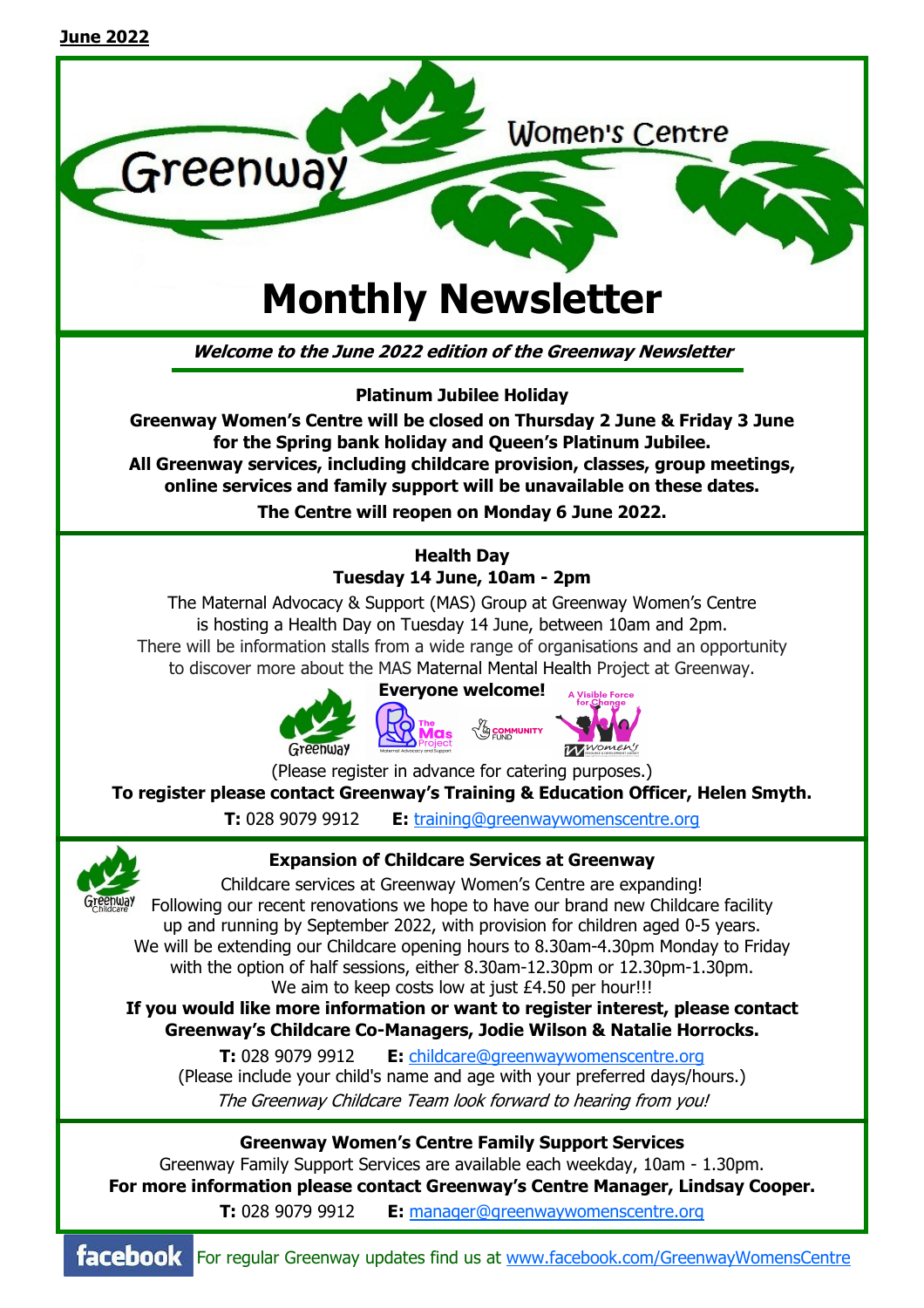### **Women's Empowerment Programme**

The Women's Empowerment Programme at Greenway Women's Centre is a free, accredited, women-only project designed to provide practical and positive work-based opportunities for women on their way to employment or training. The Programme includes personal development, Essential Skills, CV training, interview techniques and volunteering opportunities.

**Sessions:**

Mondays/ Tuesdays, 9.30am - 11.30am

# **If you are interested in taking part or would like more information please contact Greenway's Training & Education Officer, Helen Smyth.**

**T:** 028 9079 9912 **E:** training@greenwaywomenscentre.org This Programme is funded through National Lottery Community Fund Awards for All

# **Maternal Advocacy and Support (MAS) Project**

Greenway Women's Centre hosts a weekly Maternal Mental Health peer support group, the MAS Project, which is designed to promote positive mental health and wellbeing for women who are pregnant or have children aged 0-3 years. The project also provides a platform for women to talk about their experiences in the health care system and advise on areas that could be developed to improve services for women in Northern Ireland.

> **Sessions:** Mondays/ Tuesdays, 11.30am - 1.30pm

Mas & COMMUNITY

# **If you are interested in getting involved with the MAS Project at Greenway please contact Greenway's Training & Education Officer, Helen Smyth.**

**T:** 028 9079 9912 **E:** training@greenwaywomenscentre.org



## **Maternal Mental Health Awareness Week**

During Maternal Mental Health Awareness Week last month, MAS Project groups attended an event at Ballybeen Women's Centre to talk about advocacy and campaigning and the need to improve maternal mental health services for women. Karen and Stephanie from the MAS Project at Greenway Women's Centre gave a presentation about a survey that the MAS groups have developed and produced to campaign for funding for women to be trained as community counsellors. Congratulations Karen and Stephanie!

#### **ASD Awareness Training**

Congratulations to everyone who completed and passed the Features of Autistic Spectrum Disorder training recently held at Greenway Women's Centre! Thank you to Women Breaking Barriers NI and Autism NI who funded and delivered the course.



### **Support from Greenway Women's Centre is available Monday to Friday, via phone and email.**

You can reach Greenway staff by telephone on 028 9079 9912. Or you can contact Greenway staff by email: Lindsay Cooper, Centre Manager: manager@greenwaywomenscentre.org Helen Smyth, Training & Education Officer: training@greenwaywomenscentre.org Greenway Childcare Team: childcare@greenwaywomenscentre.org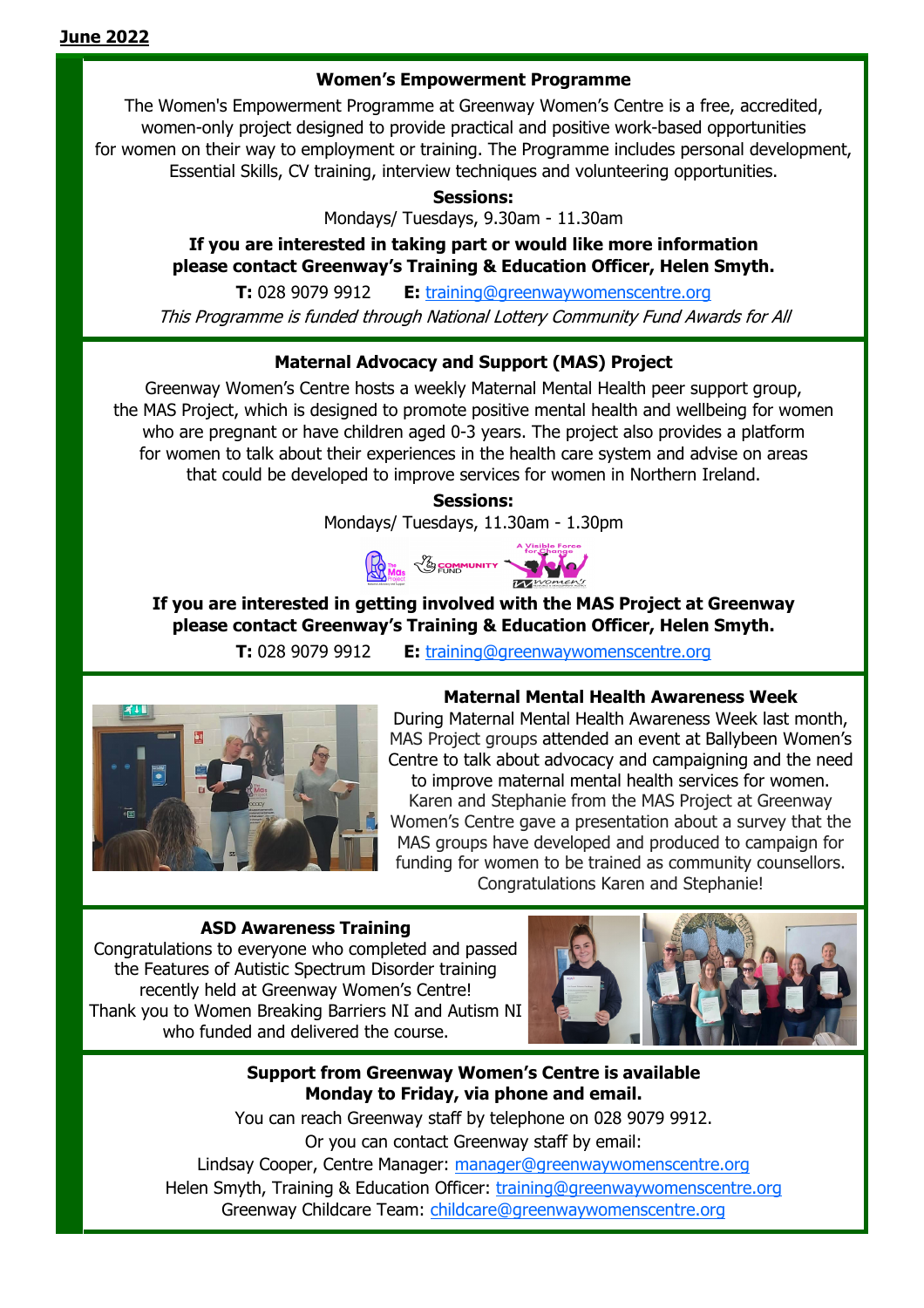#### **Greenway Childcare Services**

We currently have FREE WCCF Childcare places for 2-3 year olds available in our Toddler Room!

Have you returned to work within the last 12 months following a period of unemployment<sup>\*?</sup> Or, are you currently in training or education AND in receipt of Income Support,

Universal Credit, Jobseekers Allowance (income based) or ESA?

If you answered YES to either question Greenway Women's Group can offer you FREE\* Childcare Monday to Friday from 9.30am, for up to 4 hours per day!

\*Please Note: This does not apply when returning to work following Maternity Leave (\*WCCF Childcare Provision funded by Department for Communities)



Greenway's professional & highly qualified Childcare Team promote fun and creative ways of engaging children to learn and develop in an inclusive, non-judgmental, safe environment.

**For more information on WCCF Childcare at Greenway Women's Centre please contact Greenway's Childcare Co-Managers, Jodie Wilson & Natalie Horrocks.** 

**T:** 028 9079 9912 **E:** childcare@greenwaywomenscentre.org

### **A Natter Matters**

On Thursday evenings Helen hosts a Live Zoom Session so if you need a chat or just fancy a catch up please email training@greenwaywomenscentre.org for a link.

## **Greenway Women's Centre Covid-19 (Coronavirus) Health & Safety Procedures**

At Greenway Women's Centre we provide a wide range of services for many different groups and so to minimise the risk of spreading Covid-19 (Coronavirus) and to protect everyone in our community as much as possible we ask everyone attending Greenway to continue to observe the remaining Health & Safety procedures we have in place.

- Please wear a face covering/mask inside the Greenway building.
- Please use the hand sanitiser provided at Reception before signing in.
	- Please maintain social distancing throughout the building.

• Please use the hand sanitiser provided before entering and when leaving each room.

- Please observe the social distancing markings that are in place in all training rooms.
- Please remember to sign out when leaving the building and use the hand sanitiser provided.

Please be mindful that there may be service users, staff or volunteers within Greenway Women's Centre who are particularly vulnerable to infection.

- Please wear a face covering/mask inside the building
	- Please wash/sanitise your hands well and often
		- Please maintain social distancing ■

**\*** Please do not attend Greenway if you are self-isolating **\***

# **Thank you for your continued support.**

For further information on COVID-19 (Coronavirus) please check the following websites: Public Health Authority: https://www.publichealth.hscni.net/covid-19-coronavirus NI Direct: https://www.nidirect.gov.uk/campaigns/coronavirus-covid-19